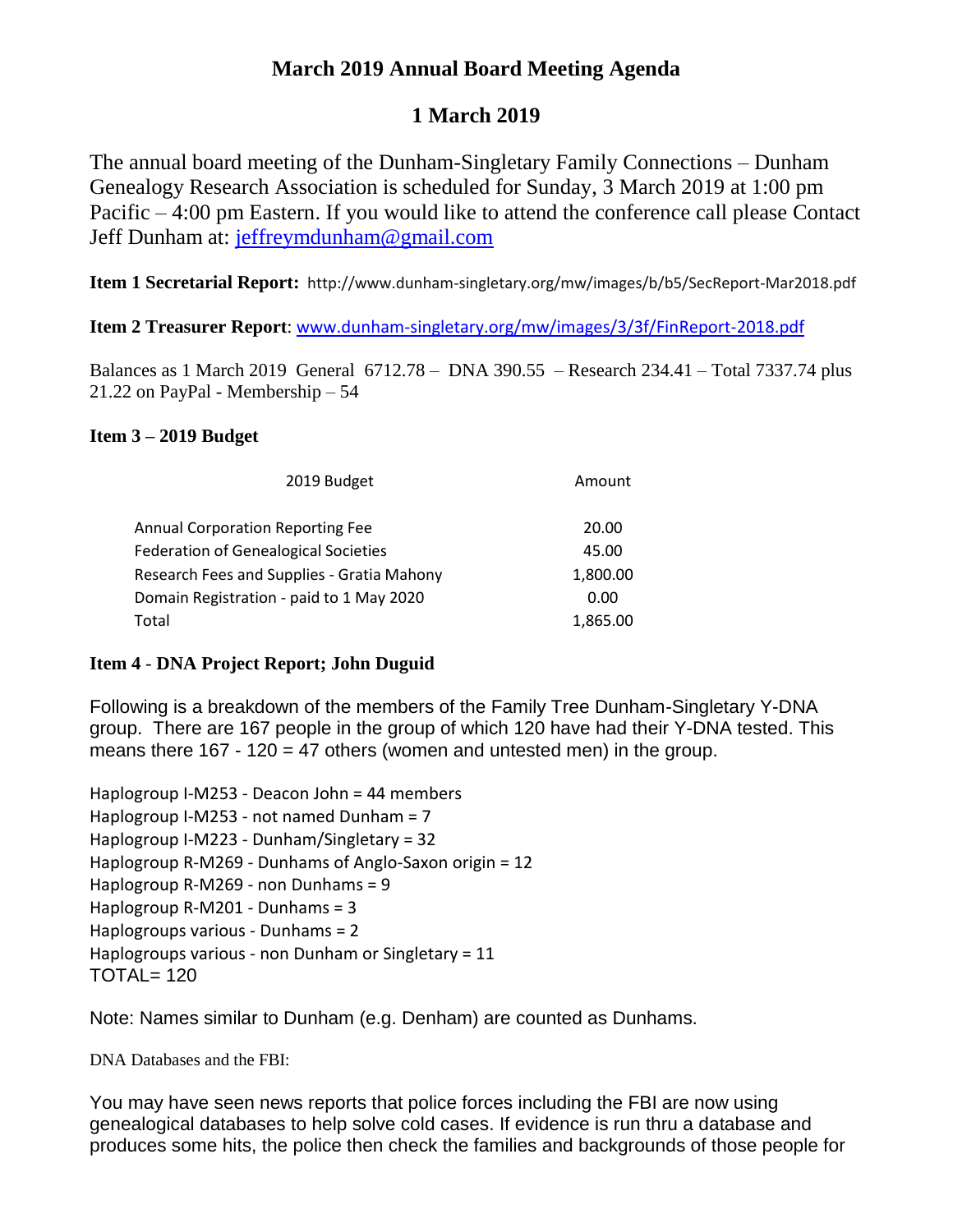possible links to the crime. Family Tree has sent a letter to all participants who have tested that contains the following:

LAW ENFORCEMENT DOES NOT HAVE OPEN ACCESS TO THE FTDNA DATABASE.

They cannot search or "dig through" FTDNA profiles any more than an ordinary user can. As with all other genetic genealogy services, law enforcement must provide valid legal process, such as a subpoena or search warrant to receive any information beyond that which any other user can access.

See also the Family Tree DNA Privacy Policy on their website.

## DGRA DNA Testing Pricing - James A. Streeter

I finally was able to get the updated pricing for the DNA tests on our website and the info has been sent to Jeff to update the pages. Included are a new tests for Family Finder and the mt DNA. Pricing includes shipping when needed.

Discuss Family Finder and how it would be a benefit to more recent Dunham family researchers and what the results mean and how to interpret the results. Possible as an entry point for someone that could be followed up with Y-DNA testing in the future.

Discuss mt-DNA testing on the female Dunham line researchers.

## **Item 5** - **Dunham's in America – Research and Newsletters - Gratia Mahony**

Over the past year I have continued writing articles about Dunhams who have not been identified and placed in the genealogy of either the Deacon John Dunham line or the Dunham-Singletary line. I have at least three more fairly large groups of Dunhams to address in these articles.

Currently I am working on a long article about the Dunhams of Deer Isle, Maine. I have worked on this line (along with other researchers who are descendants of this line) for almost 20 years. It is complicated due to the lack of Vital Records, and requires a lot of primary research in the early records. Together we have assembled data on this line and I plan a Double-Edition of the newsletter by the 15 April, 2019 edition. I don't want to break up this line into two different editions because I think the article needs to be comprehensive. The Double edition will be 40-45 pages.

I have also worked with several folks over the past year to help identify their connection to the Dunhams. Several times the research done to answer these queries has generated an article, and more times I have been able to help answer the queries just by looking at previously done research in my data.

The 400th aniversary of the landing of The Mayflower will be celebrated next year. I plan to have several articles about the Dunham connections to some of the families who came to Plymouth in 1620. Deacon John Dunham did not come on The Mayflower, but some of his descendants married into Mayflower families.

Gratia Dunham Mahony, Newsletter Editor and researcher